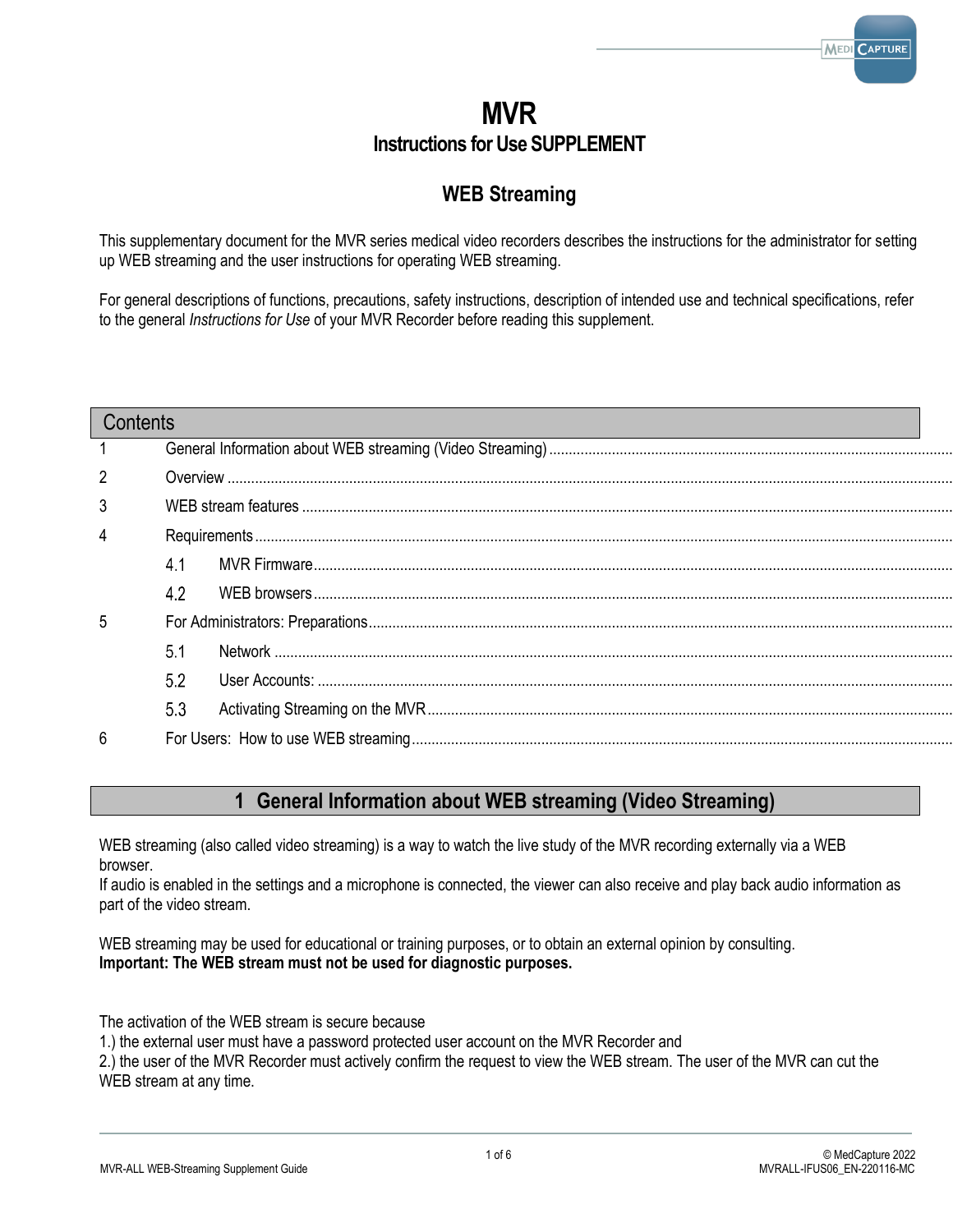# **2 Overview**

<span id="page-1-0"></span>

## **3 WEB stream features**

- <span id="page-1-1"></span>• Resolution of the WEB stream: 1280x720p30
	- Viewing options on the WEB browser:
		- -Full screen view,
		- -Picture-in picture overlay to other open windows on the PC
		- -Snapshot option (if your WEB browser supports this right mouse button function).
- Maximum number of stream clients at the same time: 8

Streaming has a lower priority compared to other tasks of the MVR device, such as recording, transmission to PACS, network storage etc.. The streaming quality can be automatically reduced to meet the requirements of the more important tasks.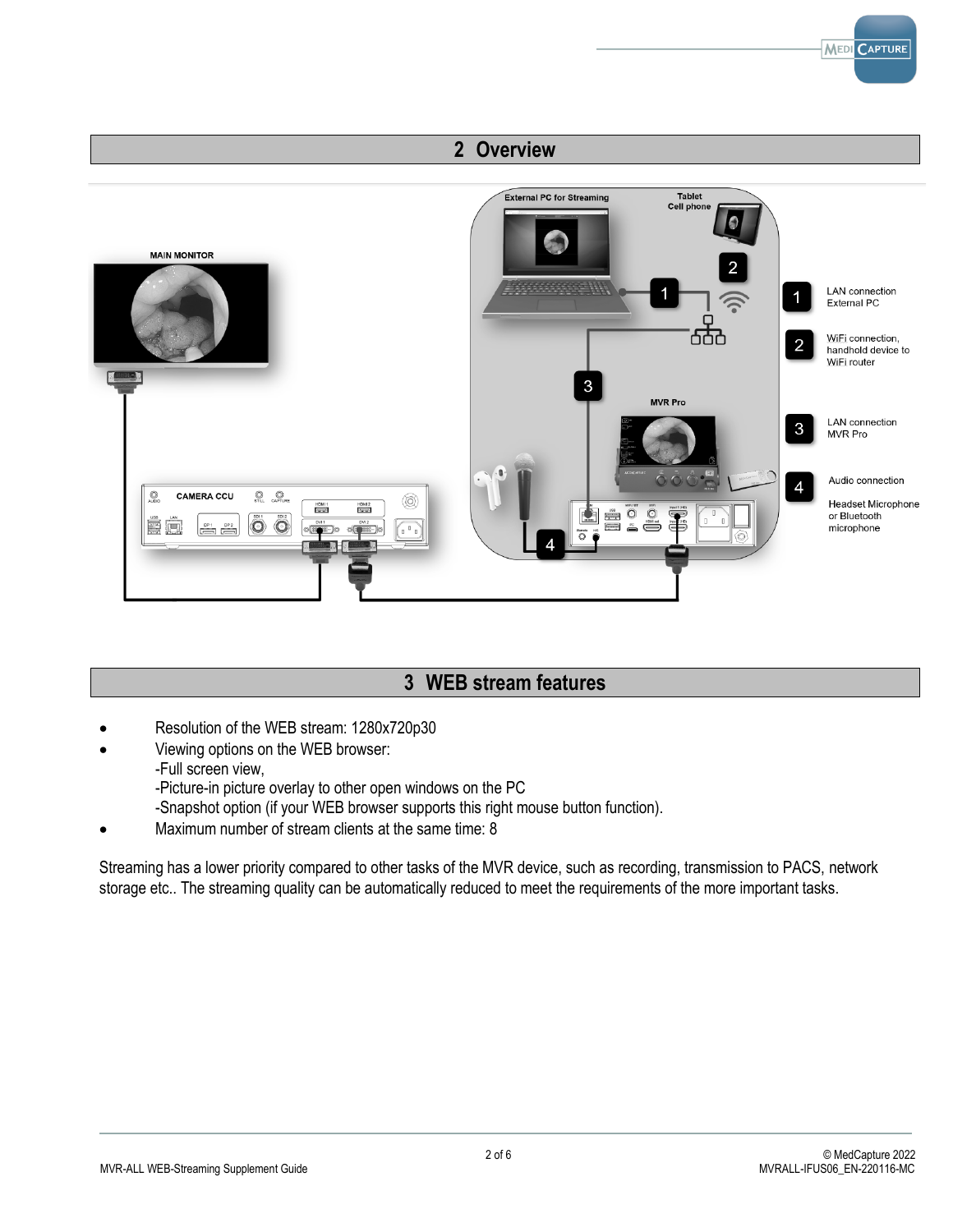## **4 Requirements**

## <span id="page-2-1"></span>**MVR Firmware**

<span id="page-2-0"></span>MVR Firmware version 220116.upd (or later) needs to be installed on your MVR recorder. You can find the currently installed firmware in the overview on the information page.

| <b>INFORMATION</b>                           |                                                                                      |                                                                                                                              |
|----------------------------------------------|--------------------------------------------------------------------------------------|------------------------------------------------------------------------------------------------------------------------------|
|                                              | <b>PNG</b><br>O<br>MP4, Normal, H.264<br>Time Limit: Unlimited<br>Time Speed: Normal | $\rightarrow$ 1<br>1920x1080@60Hz<br>$\overline{2}$<br>$\rightarrow$ 2<br>Not connected<br>Audio Input<br>义<br>Not connected |
| Not connected<br>商店館<br>Disabled<br><u>ේ</u> | 123.8G Free (99%)<br>C<br>23<br>Not connected<br>Not connected<br>Ĭ.                 | MVRPR01<br>SYS=220116<br>APP=220116<br>$\overline{\circ\circ}$<br>ID=93125f1d<br>HW=Pro<br>10:00:59, 2022/01/16<br>L         |
| MediCapture Academy, Halle 02, PM<br>        |                                                                                      | <b>Settings</b>                                                                                                              |

If your MVR is running previous firmware, please contact your MediCapture support for instructions on installing a current version.

## <span id="page-2-2"></span>**WEB browsers**

The WEB stream can be activated on PC / laptop via network and Android mobile devices, using the WiFi connection. Recommended WEB browsers are **Google Chrome, Microsoft Edge and Firefox.**

<span id="page-2-3"></span>Apple iPones and MAC Books are not supported by the *Safari* browser due to incompatibility.

## **5 For Administrators: Preparations**

## <span id="page-2-4"></span>**5.1 Network**

The MVR recorder and the connected device for WEB streaming need to be connected to the same network. Either your local ethernet (LAN) or your WiFi (WLAN).

#### **LAN:**

Check your network settings on the MVR device: Settings → Advanced → Connections → Network

#### **WiFi:**

Connect your MVR to your WiFi:

Settings → Advanced → Connections → WiFi.

- Enable WiFi
- Select your WiFi from the list and connect by entering your WiFi password.

**MEDI CAPTURE**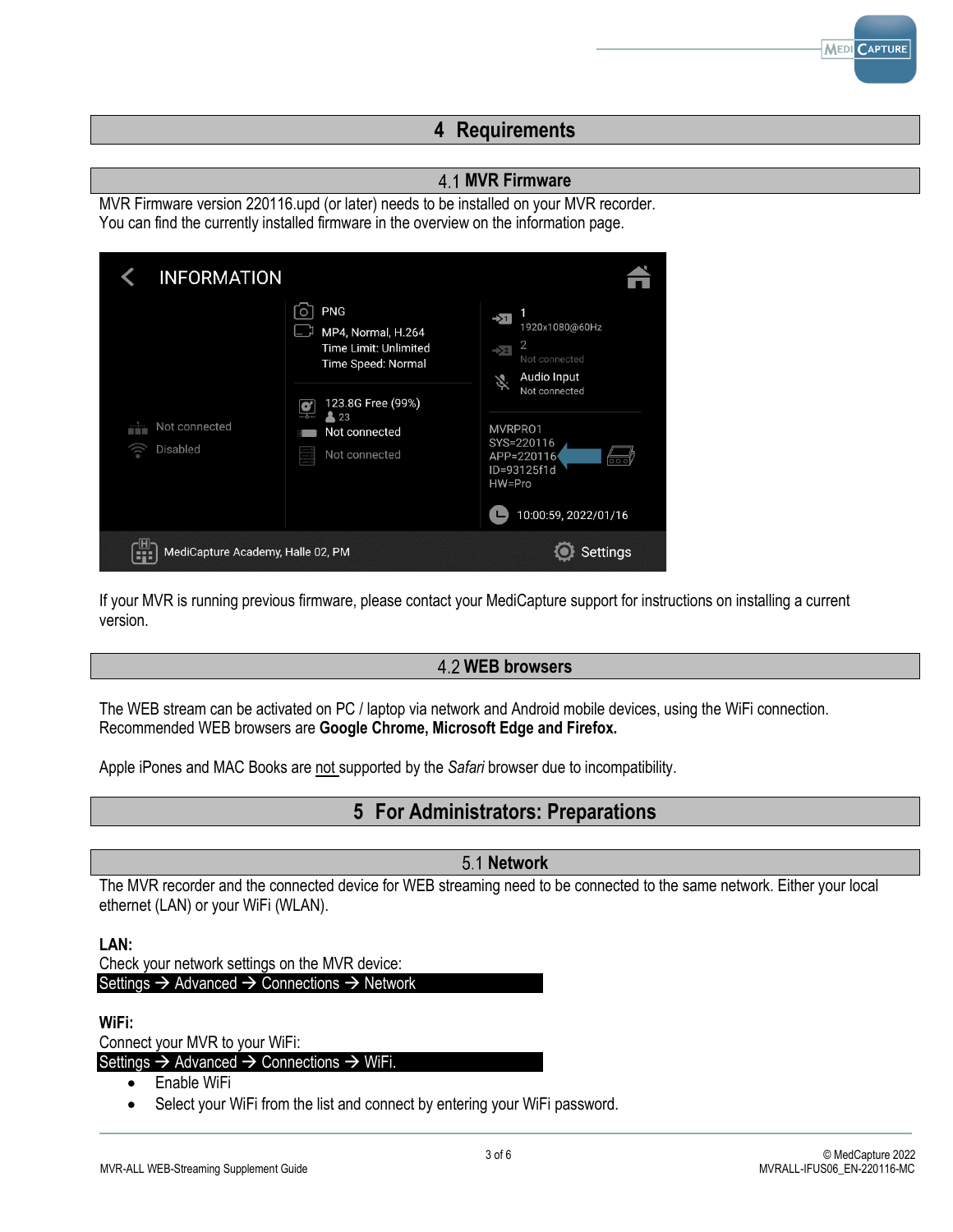

After enabling and creating user accounts, the use of the recorder is now protected by these user accounts and their passwords. Every MVR user must login via his account.

**Important note:** The user account login information must not be forgotten. MediCapture does not have a master password to unlock the recorder if User Account login information (name + password) is not available.

## **Tip:**

Protect the Advanced settings section of the MVR recorder with an administrator password. Besides protecting your important settings, this administrator password serves as a master password for user accounts.

The **administrator password** is locking the Settings section "Advanced Settings".

## Note about **User Account** passwords:

If only one user account password was lost, the MVR does not need to be completely reset to factory settings if the administrator has previously locked the advanced settings with the administrator password.

The administrator can always log-in the MVR with his administrator password. No User Name is required for this log-in, just the password.

The administrator can then delete User Accounts, create new User Accounts or disable the User Account function.

<span id="page-3-0"></span>**MEDI CAPTURE**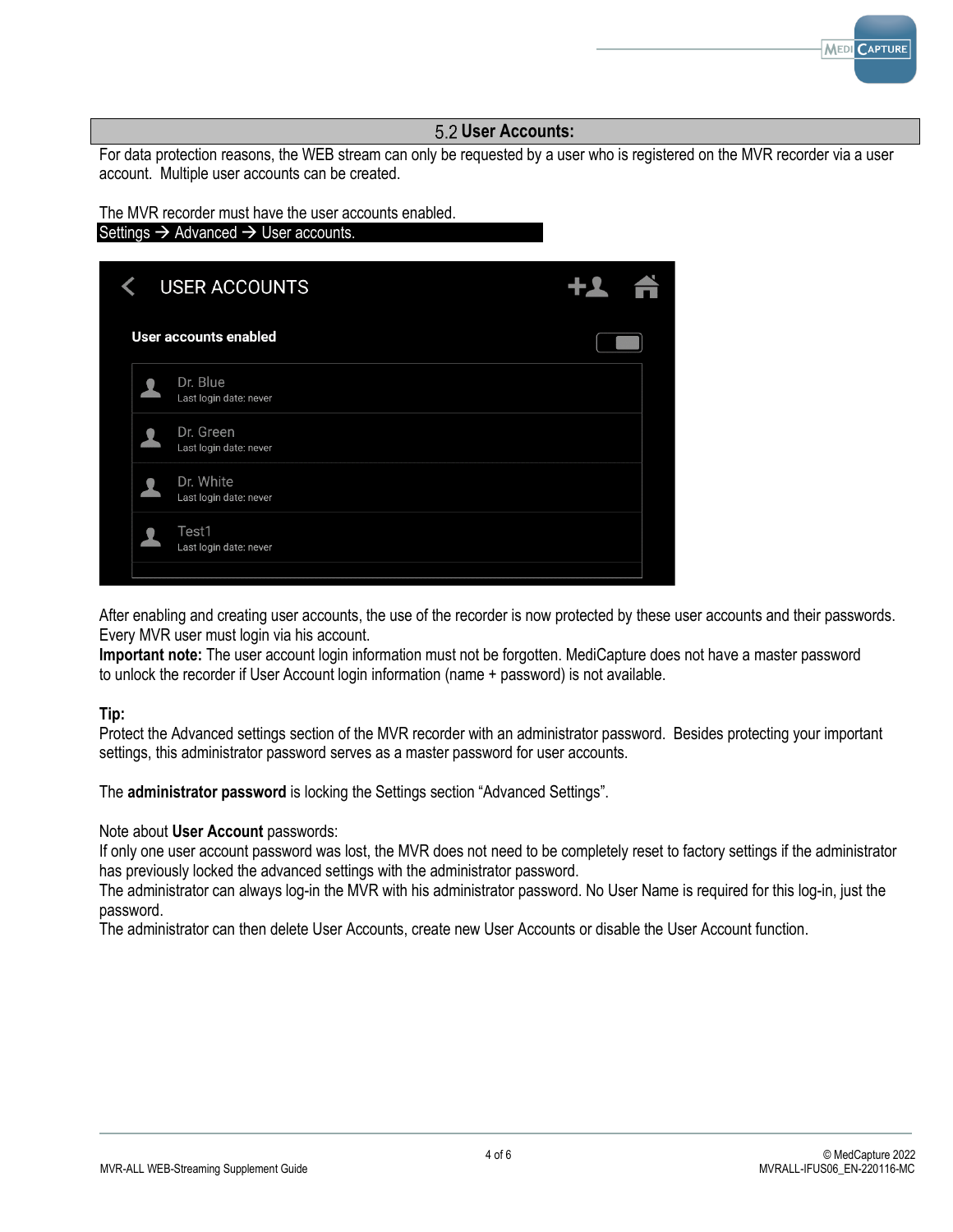## <span id="page-4-0"></span>**Activating Streaming on the MVR**

Streaming is part of the Remote Access section in Settings: Settings → Advanced → Connections → Remote Access

**Important.** This is the IP address of your MVR to connect via IP. In **this example: http://192.168.2.108:3333 IP address information must be provided to each WEB access user/client.**



**MEDI** CAPTURE